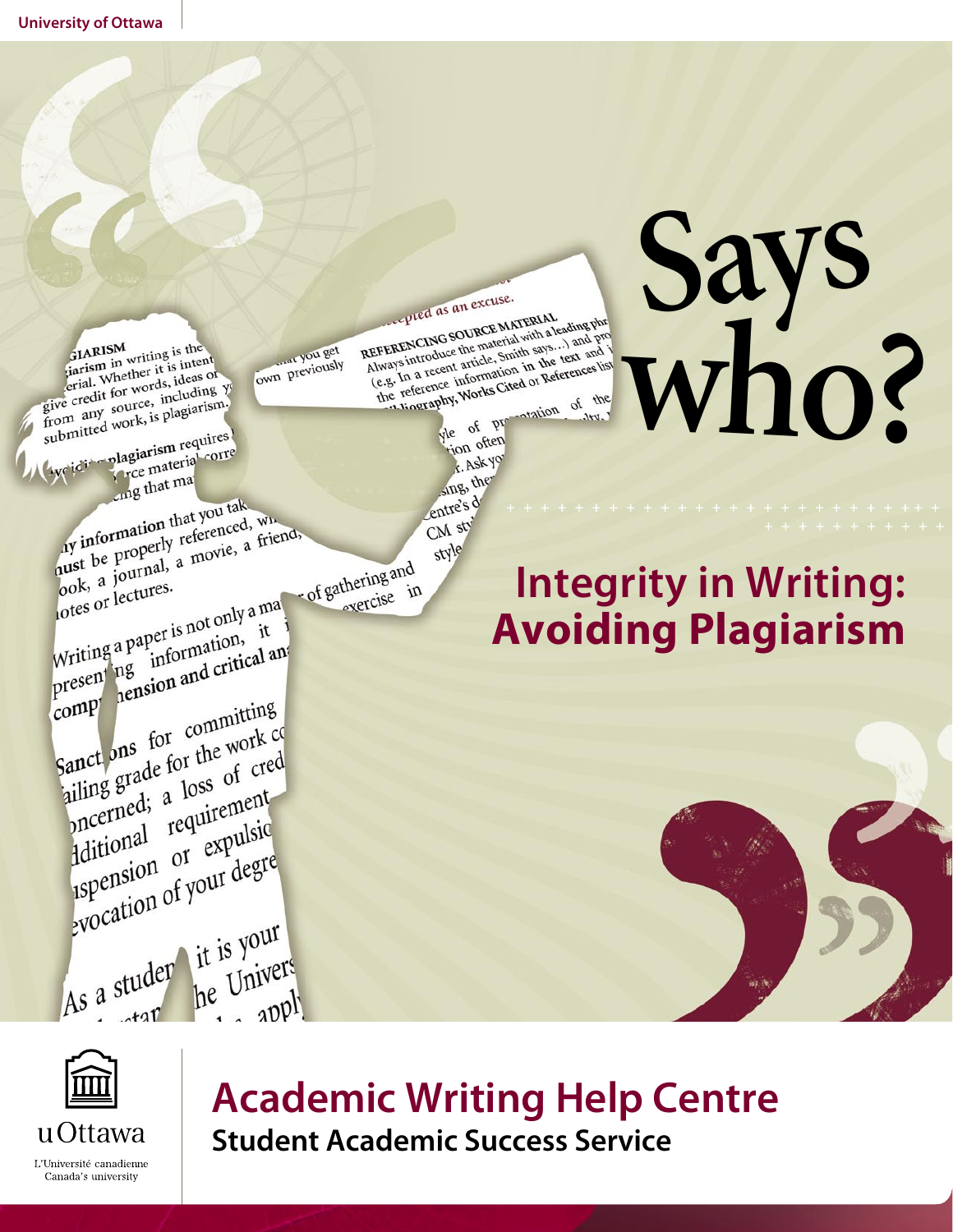**Academic integrity** is respect for the intellectual community in which you are participating as a student and the standards governing it. This means that you are accountable for the honesty and the quality of the work that you submit.

The rights of **intellectual property** must be respected by properly acknowledging the original author's ownership of any words, phrases and ideas that are used in academic writing.

# *ACADEMIC INTEGRITY AND INTELLECTUAL PROPERTY*

## **REFERENCING SOURCE MATERIAL**

Always introduce the material with **a leading phrase** (e.g. In a recent article, Smith says…) and provide the reference information **in the text** and in the **Bibliography, Works Cited** or **References** list.

The style of presentation of the reference information often varies by faculty, program and professor. Ask your professor which style you should be using,

then consult the Academic Writing Help Centre's documents on referencing (APA, MLA and CM style) or their resources on other referencing styles.

**N.B. All images, statistics, charts and tables, including their format, cannot be used without proper reference. The same is frequently true for software and specific computer codes.**

## *PLAGIARISM*

**Plagiarism** in writing is the incorrect use of source material. Whether it is intentional or not, failing to give credit for words, ideas or concepts that you get from any source, including your own previously submitted work, is plagiarism.

**Avoiding plagiarism** requires learning two skills: a) using source material correctly and b) referencing that material.

**Any information** that you take from another source **must** be properly referenced, whether it is from a book, a journal, a movie, a friend, or from class notes or lectures.



- The purpose of quoting is to support your own argum
- Take the exact words of an author and place them bet quotation marks.
- Quoting is different from paraphrasing or summarizin because it uses only the words of the original author.

| าent.<br>tween | Important:<br>• Be accurate in transcribing the original; there<br>is no reason for mistakes appearing in quotes. |
|----------------|-------------------------------------------------------------------------------------------------------------------|
| ١q             | • Use quotes sparingly.                                                                                           |
| an author      | Important:                                                                                                        |
| les.           | • Remain true to the original author's intent.                                                                    |
|                | • Use only what is most important or relevant from<br>the text.                                                   |
|                | • Put any of the author's key terms in "quotation                                                                 |
|                | marks" or italics to show that they are not your own.                                                             |
|                |                                                                                                                   |
| r              | Important:                                                                                                        |
|                | • Be selective. Use only what you need for your                                                                   |
| own words.     | own purposes.                                                                                                     |
| the            | • Put any of the author's key terms in "quotation                                                                 |
|                | marks" or <i>italics</i> to show that they are not your own.                                                      |

Writing a paper is not only a matter of gathering and presenting information, it is an exercise in **comprehension** and **critical analysis.** 

- $\cdot$  The purpose is simply to give a brief account of what says, without going into the specific details or exampl
- Condense the meaning of a larger text into a more concise format, using your own words.
- When summarizing, follow the same order of ideas as the original.

**Sanctions** for committing plagiarism include a failing grade for the work concerned or in the class concerned; a loss of credits for the year or an additional requirement of 3 to 30 credits; suspension or expulsion from your faculty; or revocation of your degree.

As a student, it is your responsibility to know and understand the University's policies on academic fraud. The rules apply whether the offence is intentional or not.

# *"I didn't know"* **will not be accepted as an excuse.**

#### *PLAGIARISM COMES IN MANY FORMS:*

- Using an author's words or ideas without proper reference
- Failing to put quotation marks around words taken from a source
- Doing work for someone else, or having someone do it for you
- Unauthorized collaboration
- Falsifying or inventing information or data
- "Cutting and pasting" from the Internet

*THERE ARE MANY ADVANTAGES TO LEARNING HOW TO AVOID PLAGIARISM:* 

- Acquiring the ability to construct a paper and integrate sources properly
- Developing critical thinking skills
- Taking ownership of your own ideas by making a clear distinction between others' ideas and your own analysis
- Creating a good impression of yourself as a writer
- Preventing unintentional academic fraud

# *1. Quoting*

# *2. Summarizing*

# *3. Paraphrasing*

- The purpose is to reword what an author says in order to support your own argument.
- Condense material into a concise format, using your own
- Use your own style without changing the meaning of original text.



#### There are three different methods of using source material: